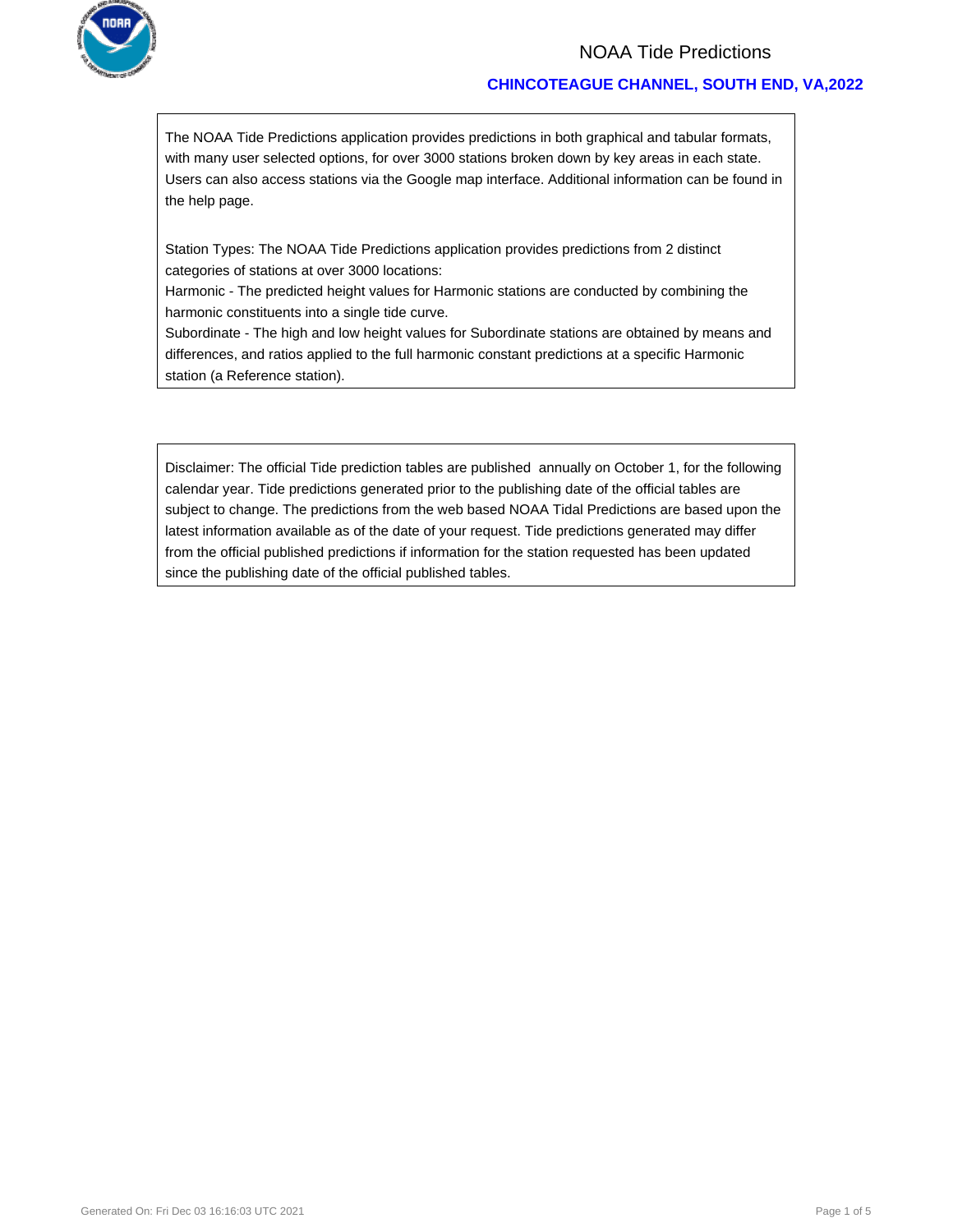



## **NOAA Tide Predictions**

# Time Zone: LST\_LDT **CHINCOTEAGUE CHANNEL, SOUTH END, VA,2022**  Datum: MLLW **( 37 54.4N / 75 24.3W )**

**Times and Heights of High and Low Waters** 

|           |                                                                           |                                  | January                                                                       |                                                      |                                                           |                                                                | February                   |                                                                               |                                              |                                                                                  | <b>March</b>                            |                                                                                         |                                       |  |  |
|-----------|---------------------------------------------------------------------------|----------------------------------|-------------------------------------------------------------------------------|------------------------------------------------------|-----------------------------------------------------------|----------------------------------------------------------------|----------------------------|-------------------------------------------------------------------------------|----------------------------------------------|----------------------------------------------------------------------------------|-----------------------------------------|-----------------------------------------------------------------------------------------|---------------------------------------|--|--|
|           | Time                                                                      | Height                           | Time                                                                          | Height                                               | Time                                                      |                                                                | Height                     | Time                                                                          | Height                                       | Time                                                                             | Height                                  | Time                                                                                    | Height                                |  |  |
|           | h m<br>12:01 AM -0.2<br>06:29 AM 3.0<br>Sa 01:05 PM -0.1<br>06:48 PM 2.1  | ft<br>cm<br>-6<br>91<br>-3<br>64 | h m<br>16 12:36 AM 0.1<br>06:55 AM<br>Su 01:28 PM<br>07:09 PM                 | ft<br>cm<br>3<br>76<br>2.5<br>-9<br>0.3<br>1.8<br>55 | h m<br>1<br>Tu 02:27 PM -0.1<br>08:18 PM 2.3<br>$\bullet$ | ft<br>$01:40$ AM $-0.3$<br>08:00 AM 2.9                        | cm<br>-9<br>88<br>-3<br>70 | h m<br>1601:38 AM 0.0<br>07:54 AM<br>W 02:19 PM 0.2<br>08:06 PM<br>0          | ft<br>cm<br>0<br>76<br>2.5<br>6<br>2.1<br>64 | h m<br>1<br>12:35 AM -0.2<br>06:53 AM 2.7<br>Tu 01:18 PM -0.1<br>07:10 PM        | ft<br>cm<br>-6<br>82<br>-3<br>2.3<br>70 | h m<br>1601:31 AM 0.0<br>07:43 AM 2.4<br>W 02:05 PM 0.2<br>07:57 PM                     | ft<br>cm<br>0<br>73<br>6<br>2.2<br>67 |  |  |
| $\bullet$ | 12:56 AM -0.3<br>07:23 AM 3.1<br>Su 01:57 PM -0.1<br>07:41 PM 2.2         | -9<br>94<br>-3<br>67             | 1701:18 AM 0.1<br>07:38 AM 2.5<br>M 02:09 PM 0.2<br>07:50 PM 1.9<br>$\circ$   | 3<br>76<br>- 6<br>58                                 | $\mathbf 2$<br>W                                          | 02:32 AM -0.3<br>08:48 AM 2.8<br>03:13 PM -0.1<br>09:07 PM 2.4 | -9<br>85<br>-3<br>73       | 1702:19 AM 0.0<br>08:32 AM 2.5<br>Th 02:54 PM 0.1<br>08:46 PM                 | 0<br>76<br>3<br>2.2<br>67                    | 01:28 AM -0.3<br>07:41 AM 2.7<br>02:02 PM -0.1<br>W<br>07:59 PM 2.4<br>$\bullet$ | -9<br>82<br>-3<br>73                    | 1702:16 AM 0.0<br>08:24 AM 2.4<br>Th 02:42 PM 0.1<br>08:39 PM 2.4                       | 0<br>73<br>3<br>73                    |  |  |
|           | $01:50$ AM $-0.4$<br>08:16 AM 3.0<br>M 02:47 PM -0.1<br>08:34 PM 2.2      | -12<br>91<br>-3<br>67            | 1801:58 AM 0.1<br>08:18 AM<br>Tu 02:49 PM 0.2<br>08:30 PM                     | 3<br>76<br>2.5<br>6<br>1.9<br>58                     | 3<br>Th 03:58 PM -0.1                                     | 03:23 AM -0.3<br>09:35 AM 2.7<br>09:55 PM 2.4                  | -9<br>82<br>-3<br>73       | 1803:01 AM -0.1<br>09:11 AM 2.5<br>F<br>03:29 PM 0.1<br>09:26 PM              | -3<br>76<br>3<br>73<br>2.4                   | 3<br>02:17 AM -0.3<br>08:26 AM 2.6<br>Th 02:45 PM -0.1<br>08:45 PM               | -9<br>79<br>-3<br>76<br>2.5             | <b>18</b> 02:59 AM -0.1<br>09:04 AM 2.4<br>F<br>03:18 PM 0.0<br>09:20 PM 2.5<br>$\circ$ | -3<br>73<br>0<br>76                   |  |  |
| 4         | 02:44 AM -0.3<br>09:07 AM 3.0<br>Tu 03:37 PM -0.1<br>09:26 PM 2.3         | -9<br>91<br>-3<br>70             | 1902:38 AM 0.1<br>08:57 AM 2.5<br>W 03:26 PM 0.2<br>09:10 PM                  | 3<br>76<br>6<br>2.0<br>61                            | 4<br>F                                                    | 04:14 AM -0.2<br>10:21 AM 2.5<br>04:42 PM -0.1<br>10:43 PM 2.4 | -6<br>76<br>-3<br>73       | 1903:44 AM 0.0<br>09:49 AM 2.4<br>Sa 04:03 PM 0.0<br>10:09 PM                 | 0<br>73<br>$\Omega$<br>76<br>2.5             | 03:05 AM -0.2<br>4<br>09:09 AM 2.5<br>F<br>03:26 PM -0.1<br>09:29 PM 2.5         | -6<br>76<br>-3<br>76                    | 1903:43 AM -0.1<br>09:44 AM 2.4<br>Sa 03:54 PM -0.1<br>10:02 PM 2.7                     | -3<br>73<br>-3<br>82                  |  |  |
| 5         | 03:38 AM -0.3<br>09:57 AM 2.8<br>W 04:26 PM -0.1<br>10:19 PM 2.3          | -9<br>85<br>-3<br>70             | $2003:17$ AM 0.1<br>09:36 AM<br>Th 04:03 PM 0.2<br>09:50 PM                   | 3<br>76<br>2.5<br>6<br>2.1<br>64                     | 5<br>Sa 05:26 PM 0.0                                      | 05:04 AM 0.0<br>11:06 AM 2.3<br>11:32 PM 2.4                   | 0<br>70<br>$\Omega$<br>73  | 2004:30 AM 0.0<br>10:30 AM 2.3<br>Su 04:40 PM 0.0<br>10:56 PM                 | 0<br>70<br>$\Omega$<br>76<br>2.5             | 03:51 AM -0.1<br>5<br>09:52 AM 2.4<br>Sa 04:06 PM 0.0<br>10:12 PM                | -3<br>73<br>$\Omega$<br>2.5<br>76       | 2004:28 AM -0.1<br>10:25 AM 2.3<br>Su 04:30 PM -0.1<br>10:47 PM 2.7                     | -3<br>70<br>-3<br>82                  |  |  |
| 6         | 04:33 AM -0.2<br>10:47 AM 2.7<br>Th 05:14 PM 0.0<br>11:12 PM 2.3          | -6<br>82<br>$\Omega$<br>70       | $2103:59$ AM 0.1<br>10:15 AM 2.4<br>F<br>04:38 PM 0.2<br>10:33 PM             | 3<br>73<br>6<br>2.2<br>67                            | 6<br>Su 06:11 PM 0.1                                      | 05:56 AM 0.1<br>11:52 AM 2.1                                   | 3<br>64<br>3               | 21 05:21 AM 0.1<br>11:15 AM 2.2<br>M 05:21 PM 0.0<br>11:47 PM                 | 3<br>67<br>$\Omega$<br>79<br>2.6             | 04:37 AM 0.0<br>6<br>10:33 AM 2.2<br>Su 04:46 PM 0.1<br>10:56 PM                 | 0<br>67<br>3<br>2.5<br>76               | 21 05:15 AM -0.1<br>11:08 AM 2.2<br>05:11 PM -0.1<br>M<br>11:35 PM 2.8                  | -3<br>67<br>-3<br>85                  |  |  |
| F         | 05:29 AM 0.0<br>11:38 AM 2.5<br>06:03 PM 0.0                              | 0<br>76<br>$\Omega$              | $2204:45$ AM 0.1<br>10:56 AM 2.3<br>Sa 05:15 PM 0.1<br>11:20 PM               | 3<br>70<br>3<br>70<br>2.3                            | м                                                         | 12:21 AM 2.3<br>06:49 AM 0.2<br>12:40 PM 2.0<br>06:58 PM 0.2   | 70<br>6<br>61<br>6         | $2206:18$ AM 0.1<br>12:05 PM 2.0<br>Tu 06:11 PM 0.0                           | 3<br>61<br>0                                 | 05:24 AM 0.1<br>11:16 AM 2.0<br>05:28 PM 0.2<br>M<br>11:42 PM                    | 3<br>61<br>6<br>2.4<br>73               | 22 06:07 AM 0.0<br>11:55 AM 2.1<br>Tu 05:57 PM -0.1                                     | 0<br>64<br>-3                         |  |  |
| 8         | 12:05 AM 2.3<br>06:26 AM 0.1<br>Sa 12:29 PM 2.3<br>06:53 PM 0.1           | 70<br>-3<br>70<br>3              | 23 05:37 AM 0.2<br>11:41 AM 2.2<br>Su 05:56 PM 0.1                            | 6<br>67<br>3                                         | 8<br>Tu 01:32 PM 1.8<br>$O$ 07:49 PM 0.3                  | 01:13 AM 2.3<br>07:45 AM 0.4                                   | 70<br>12<br>55<br>9        | 23 12:45 AM 2.6<br>07:22 AM 0.2<br>W 01:04 PM 1.9<br>$0.07:12 \text{ PM} 0.0$ | 79<br>6<br>58<br>0                           | 8<br>06:14 AM 0.3<br>12:01 PM 1.9<br>Tu 06:13 PM 0.3                             | 9<br>58<br>9                            | 23 12:28 AM 2.7<br>07:04 AM 0.1<br>W 12:48 PM 2.0<br>06:53 PM 0.0                       | 82<br>3<br>61<br>0                    |  |  |
| 9         | 01:00 AM 2.3<br>07:24 AM 0.2<br>Su 01:21 PM 2.1<br>$\bullet$ 07:43 PM 0.2 | 70<br>6<br>64<br>6               | 24 12:12 AM 2.4<br>06:36 AM 0.2<br>M 12:31 PM 2.1<br>06:43 PM 0.1             | 73<br>6<br>64<br>3                                   | 9<br>W                                                    | 02:08 AM 2.2<br>08:43 AM 0.4<br>02:26 PM 1.7<br>08:43 PM 0.3   | 67<br>12<br>52<br>9        | 24 01:49 AM 2.6<br>08:29 AM 0.3<br>Th 02:09 PM 1.8<br>08:21 PM 0.1            | 79<br>-9<br>55<br>3                          | 9<br>12:31 AM 2.3<br>07:07 AM 0.4<br>W 12:50 PM 1.8<br>07:04 PM 0.3              | 70<br>12<br>55<br>9                     | 24 01:28 AM 2.6<br>08:06 AM 0.2<br>Th 01:48 PM 1.9<br>07:59 PM 0.0                      | 79<br>6<br>58<br>0                    |  |  |
|           | 1001:55 AM 2.3<br>08:23 AM 0.3<br>M 02:14 PM 1.9<br>08:34 PM 0.2          | 70<br>9<br>58<br>6               | 25 01:09 AM 2.4<br>07:41 AM 0.2<br>Tu 01:28 PM 2.0<br>$\bigcirc$ 07:38 PM 0.1 | 73<br>-6<br>61<br>3                                  | <b>10</b> 03:04 AM 2.2<br>Th 03:22 PM 1.7                 | 09:41 AM 0.5<br>09:39 PM 0.3                                   | 67<br>15<br>52<br>9        | 25 02:56 AM 2.6<br>09:35 AM 0.3<br>F<br>03:16 PM 1.8<br>09:31 PM 0.0          | 79<br>-9<br>55<br>$\Omega$                   | 1001:26 AM 2.2<br>08:04 AM 0.5<br>Th 01:45 PM 1.7<br>$\bullet$ 08:01 PM 0.4      | 67<br>15<br>52<br>12                    | 25 02:33 AM 2.6<br>09:12 AM 0.3<br>02:55 PM 1.9<br>09:11 PM 0.1<br>$\bullet$            | 79<br>9<br>58<br>3                    |  |  |
|           | <b>11</b> 02:49 AM 2.3<br>09:21 AM 0.4<br>Tu 03:08 PM 1.8<br>09:25 PM 0.2 | 70<br>12<br>55<br>6              | $2602:11$ AM 2.5<br>08:48 AM 0.2<br>W 02:30 PM<br>08:41 PM 0.0                | 76<br>6<br>1.9<br>58<br>0                            | 11 04:00 AM 2.2<br>F                                      | 10:37 AM 0.5<br>04:17 PM 1.7<br>10:33 PM 0.3                   | 67<br>15<br>52<br>9        | 26 04:01 AM 2.6<br>10:38 AM 0.2<br>Sa 04:22 PM 1.9<br>10:37 PM -0.1           | 79<br>6<br>58<br>-3                          | 11 02:24 AM 2.2<br>09:03 AM 0.5<br>F<br>02:43 PM<br>09:01 PM 0.4                 | 67<br>15<br>- 1.7<br>52<br>12           | 26 03:40 AM 2.5<br>10:17 AM 0.3<br>Sa 04:03 PM 1.9<br>10:22 PM 0.1                      | 76<br>9<br>58<br>3                    |  |  |
|           | 1203:43 AM 2.3<br>10:17 AM 0.4<br>W 04:01 PM 1.8<br>10:16 PM 0.2          | 70<br>12<br>55<br>6              | 27 03:15 AM 2.6<br>09:54 AM 0.2<br>Th 03:34 PM 1.9<br>09:45 PM 0.0            | 79<br>6<br>58<br>0                                   | 12 04:54 AM 2.3<br>Sa 05:10 PM 1.7                        | 11:29 AM 0.4<br>11:24 PM 0.2                                   | 70<br>12<br>52<br>6        | 27 05:03 AM 2.7<br>11:36 AM 0.1<br>Su 05:23 PM 2.0<br>11:39 PM -0.2           | 82<br>3<br>61<br>-6                          | 1203:24 AM 2.2<br>10:01 AM 0.5<br>Sa 03:42 PM 1.7<br>10:00 PM 0.3                | 67<br>15<br>52<br>9                     | 27 04:45 AM 2.5<br>11:19 AM 0.2<br>Su 05:08 PM 2.0<br>11:27 PM 0.0                      | 76<br>6<br>61<br>0                    |  |  |
|           | 1304:35 AM 2.3<br>11:10 AM 0.4<br>Th 04:52 PM 1.8<br>11:05 PM 0.2         | 70<br>12<br>55<br>6              | 28 04:18 AM 2.7<br>10:56 AM 0.2<br>F<br>04:37 PM 1.9<br>10:48 PM -0.1         | 82<br>6<br>58<br>-3                                  | 1305:44 AM 2.4<br>Su 05:58 PM 1.8                         | 12:17 PM 0.4                                                   | 73<br>12<br>55             | 28 06:00 AM 2.7<br>12:29 PM 0.0<br>M 06:19 PM 2.2                             | 82<br>0<br>67                                | <b>13</b> 05:20 AM 2.2<br>11:55 AM 0.5<br>Su 05:37 PM 1.8<br>11:54 PM 0.2        | 67<br>15<br>55<br>ี                     | 28 05:46 AM 2.5<br>12:15 PM 0.1<br>M 06:08 PM 2.2                                       | 76<br>3<br>67                         |  |  |
| F         | 1405:24 AM 2.4<br>11:59 AM 0.3<br>05:41 PM 1.8<br>11:51 PM 0.2            | 73<br>9<br>55<br>6               | 29 05:18 AM 2.8<br>11:54 AM 0.1<br>Sa 05:37 PM 2.0<br>11:48 PM -0.2           | 85<br>3<br>61<br>-6                                  | 14 12:11 AM 0.1<br>M                                      | 06:30 AM 2.4<br>01:01 PM 0.3<br>06:43 PM 1.9                   | 3<br>73<br>9<br>58         |                                                                               |                                              | 1406:12 AM 2.3<br>12:43 PM 0.4<br>M 06:27 PM 1.9                                 | 70<br>12<br>58                          | 29 12:28 AM -0.1<br>06:41 AM 2.5<br>Tu 01:05 PM 0.0<br>07:02 PM 2.3                     | -3<br>76<br>0<br>70                   |  |  |
|           | 1506:11 AM 2.4<br>12:45 PM 0.3<br>Sa 06:26 PM 1.8                         | 73<br>9<br>55                    | 30 06:15 AM 2.9<br>12:48 PM 0.0<br>Su 06:33 PM 2.1                            | 88<br>$\Omega$<br>64                                 | 15 12:56 AM 0.1<br>Tu 01:41 PM 0.2                        | 07:13 AM 2.5<br>07:25 PM 2.0                                   | 3<br>76<br>6<br>61         |                                                                               |                                              | <b>15</b> 12:45 AM 0.1<br>07:00 AM 2.3<br>Tu 01:26 PM 0.3<br>07:14 PM 2.0        | 70<br>9<br>61                           | 3001:22 AM -0.2<br>07:31 AM 2.5<br>W 01:51 PM 0.0<br>07:51 PM 2.5                       | -6<br>76<br>0<br>76                   |  |  |
|           |                                                                           |                                  | 31 12:45 AM -0.3<br>07:09 AM 2.9<br>M 01:39 PM -0.1<br>07:26 PM 2.2           | -9<br>88<br>-3<br>67                                 |                                                           |                                                                |                            |                                                                               |                                              |                                                                                  |                                         | 31 02:13 AM -0.2<br>08:17 AM 2.5<br>Th 02:33 PM -0.1<br>08:36 PM 2.6                    | -6<br>76<br>-3<br>79                  |  |  |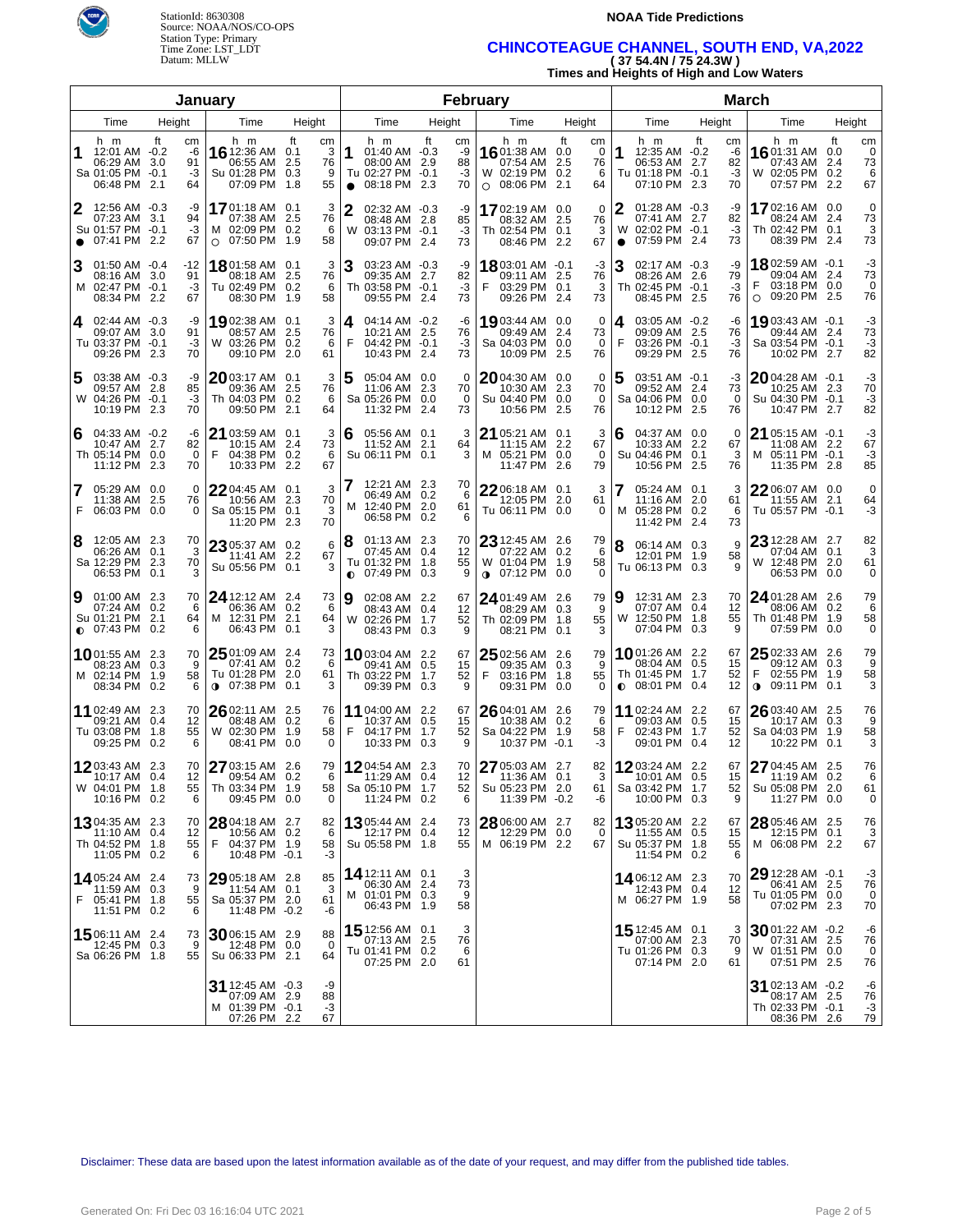



### **NOAA Tide Predictions**

# Time Zone: LST\_LDT **CHINCOTEAGUE CHANNEL, SOUTH END, VA,2022**  Datum: MLLW **( 37 54.4N / 75 24.3W )**

**Times and Heights of High and Low Waters** 

|        |                                                                           |            | April                      |                                                                   |                                                  |    |                              |                |                                                                        |     | May                             |   |                                                                                |           |                            |           | June                                                                    |    |                           |                                                                             |                   |                            |
|--------|---------------------------------------------------------------------------|------------|----------------------------|-------------------------------------------------------------------|--------------------------------------------------|----|------------------------------|----------------|------------------------------------------------------------------------|-----|---------------------------------|---|--------------------------------------------------------------------------------|-----------|----------------------------|-----------|-------------------------------------------------------------------------|----|---------------------------|-----------------------------------------------------------------------------|-------------------|----------------------------|
|        | Time                                                                      | Height     |                            |                                                                   | Time                                             |    | Height                       |                | Time                                                                   |     | Height                          |   | Time                                                                           |           | Height                     |           | Time                                                                    |    | Height                    | Time                                                                        |                   | Height                     |
| 1<br>F | h m<br>03:00 AM -0.2<br>09:01 AM 2.4<br>03:14 PM -0.1<br>09:19 PM         | ft<br>-2.6 | cm<br>-6<br>73<br>-3<br>79 | <b>16</b> 02:38 AM $-0.2$<br>$\circ$ 08:54 PM 2.8                 | h m<br>08:34 AM 2.3<br>Sa 02:41 PM -0.1          | ft | cm<br>-6<br>70<br>$-3$<br>85 | 1              | h m<br>03:22 AM 0.0<br>09:13 AM 2.1<br>Su 03:20 PM 0.0<br>09:32 PM 2.6 | ft  | cm<br>$\Omega$<br>64<br>0<br>79 |   | h m<br>16 03:05 AM -0.2<br>08:52 AM 2.2<br>M 02:54 PM -0.2<br>$\circ$ 09:20 PM | ft<br>3.0 | cm<br>-6<br>67<br>-6<br>91 | 1<br>W    | h m<br>04:22 AM 0.2<br>10:05 AM 1.9<br>04:08 PM 0.2<br>10:29 PM 2.5     | ft | cm<br>6<br>58<br>6<br>76  | h m<br>1604:31 AM -0.1<br>10:16 AM<br>Th 04:25 PM -0.3<br>10:50 PM 3.0      | ft<br>2.2         | cm<br>-3<br>67<br>-9<br>91 |
| 2      | 03:44 AM -0.1<br>09:42 AM 2.3<br>Sa 03:52 PM 0.0<br>10:00 PM 2.6          |            | -3<br>70<br>0<br>79        | <b>17</b> 03:24 AM -0.2                                           | 09:17 AM 2.3<br>Su 03:21 PM -0.2<br>09:40 PM 2.9 |    | -6<br>70<br>-6<br>88         | 2              | 04:04 AM 0.0<br>09:52 AM 2.0<br>M 03:57 PM 0.1<br>10:12 PM 2.6         |     | 0<br>61<br>3<br>79              |   | 1703:55 AM -0.2<br>09:41 AM 2.2<br>Tu 03:43 PM -0.3<br>10:11 PM 3.0            |           | -6<br>67<br>-9<br>91       |           | 05:04 AM 0.3<br>10:45 AM 1.8<br>Th 04:47 PM 0.2<br>11:11 PM 2.4         |    | 9<br>55<br>6<br>73        | 17 05:23 AM -0.1<br>11:11 AM 2.2<br>F<br>05:23 PM -0.2<br>11:44 PM 2.8      |                   | -3<br>67<br>-6<br>85       |
| 3      | 04:28 AM -0.1<br>10:22 AM 2.2<br>Su 04:30 PM 0.0<br>10:41 PM 2.6          |            | -3<br>67<br>0<br>79        | <b>18</b> 04:11 AM -0.2<br>M 04:03 PM -0.2                        | 10:02 AM 2.2<br>10:27 PM 2.9                     |    | -6<br>67<br>-6<br>88         | З              | 04:45 AM 0.1<br>10:32 AM 1.9<br>Tu 04:35 PM 0.2<br>10:53 PM 2.5        |     | 3<br>58<br>6<br>76              |   | 1804:47 AM -0.1<br>10:32 AM 2.1<br>W 04:36 PM -0.2<br>11:05 PM 3.0             |           | -3<br>64<br>-6<br>91       | З<br>F    | 05:47 AM 0.3<br>11:27 AM 1.8<br>05:29 PM 0.3<br>11:54 PM 2.4            |    | 9<br>55<br>9<br>73        | 18 06:16 AM -0.1<br>12:08 PM 2.2<br>Sa 06:23 PM -0.1                        |                   | -3<br>67<br>-3             |
| 4      | 05:10 AM 0.0<br>11:01 AM 2.1<br>M 05:08 PM 0.1<br>11:22 PM 2.5            |            | 0<br>64<br>3<br>76         | 19 05:01 AM -0.1<br>Tu 04:50 PM -0.2                              | 10:48 AM 2.1<br>11:19 PM 2.9                     |    | -3<br>64<br>-6<br>88         | 4              | 05:28 AM 0.2<br>11:11 AM 1.9<br>W 05:14 PM 0.2<br>11:36 PM 2.4         |     | 6<br>58<br>6<br>73              |   | 19 05:40 AM -0.1<br>11:26 AM 2.1<br>Th 05:33 PM -0.2                           |           | -3<br>64<br>-6             | 4         | 06:31 AM 0.4<br>12:12 PM 1.8<br>Sa 06:15 PM 0.3                         |    | 12<br>55<br>9             | 19 12:39 AM 2.6<br>07:09 AM 0.0<br>Su 01:07 PM 2.2<br>07:24 PM              | 0.0               | 79<br>0<br>67<br>$\Omega$  |
| 5      | 05:54 AM 0.2<br>11:42 AM 1.9<br>Tu 05:48 PM 0.2                           |            | 6<br>58<br>6               | 2005:54 AM 0.0<br>W 05:43 PM -0.1                                 | 11:39 AM 2.1                                     |    | 0<br>64<br>-3                | 5              | 06:12 AM 0.3<br>11:54 AM 1.8<br>Th 05:56 PM 0.3                        |     | 9<br>55<br>9                    | F | 20 12:01 AM 2.8<br>06:36 AM 0.0<br>12:24 PM 2.1<br>06:35 PM -0.1               |           | 85<br>0<br>64<br>-3        | 5         | 12:40 AM 2.3<br>07:16 AM 0.4<br>Su 01:01 PM 1.8<br>07:08 PM 0.3         |    | 70<br>12<br>55<br>9       | 2001:34 AM 2.4<br>08:02 AM 0.0<br>M 02:06 PM 2.3<br>08:27 PM 0.1            |                   | 73<br>0<br>70<br>3         |
| 6      | 12:06 AM 2.4<br>06:41 AM 0.3<br>W 12:25 PM 1.8<br>06:31 PM 0.3            |            | 73<br>9<br>55<br>9         | 21 12:14 AM 2.8<br>Th 12:35 PM 2.0                                | 06:51 AM 0.1<br>06:44 PM 0.0                     |    | 85<br>3<br>61<br>0           | 6<br>F         | 12:22 AM 2.3<br>07:00 AM 0.4<br>12:40 PM 1.7<br>06:44 PM               | 0.3 | 70<br>12<br>52<br>9             |   | 21 12:59 AM 2.7<br>07:33 AM 0.1<br>Sa 01:25 PM 2.1<br>07:41 PM 0.0             |           | 82<br>3<br>64<br>0         | 6<br>M    | 01:29 AM 2.2<br>08:03 AM 0.4<br>01:54 PM 1.9<br>08:08 PM 0.4            |    | 67<br>12<br>58<br>12      | 21 02:30 AM<br>08:56 AM 0.1<br>Tu 03:04 PM<br>09:29 PM<br>$\bullet$         | 2.3<br>2.3<br>0.2 | 70<br>3<br>70<br>6         |
| 7      | 12:54 AM 2.3<br>07:31 AM 0.4<br>Th 01:13 PM 1.7<br>07:21 PM 0.4           |            | 70<br>12<br>52<br>12       | 2201:14 AM 2.7<br>F                                               | 07:52 AM 0.2<br>01:38 PM 1.9<br>07:51 PM 0.0     |    | 82<br>6<br>58<br>0           |                | $01:12$ AM $2.2$<br>07:52 AM 0.5<br>Sa 01:33 PM 1.7<br>07:42 PM        | 0.4 | 67<br>15<br>52<br>12            |   | 2201:59 AM 2.5<br>08:31 AM 0.1<br>Su 02:28 PM 2.1<br>$0.08:47$ PM 0.1          |           | 76<br>3<br>64<br>3         | $\bullet$ | 02:20 AM 2.1<br>08:50 AM 0.3<br>Tu 02:50 PM 2.0<br>09:11 PM 0.3         |    | 64<br>9<br>61<br>9        | 22 03:26 AM 2.1<br>09:48 AM 0.1<br>W 04:01 PM<br>10:29 PM 0.2               | 2.3               | 64<br>3<br>70<br>6         |
| 8<br>F | 01:47 AM 2.2<br>08:27 AM 0.5<br>02:07 PM 1.7<br>08:20 PM 0.4              |            | 67<br>15<br>52<br>12       | 23 02:17 AM 2.6<br>$\bullet$ 09:01 PM 0.1                         | 08:54 AM 0.2<br>Sa 02:44 PM 2.0                  |    | 79<br>6<br>61<br>3           | 18             | 02:07 AM 2.2<br>08:45 AM 0.5<br>Su 02:30 PM 1.8<br>08:45 PM            | 0.4 | 67<br>15<br>55<br>12            |   | 23 02:59 AM 2.4<br>09:29 AM 0.1<br>M 03:31 PM 2.2<br>09:53 PM 0.1              |           | 73<br>3<br>67<br>3         | 8<br>W    | 03:14 AM 2.1<br>09:37 AM 0.3<br>03:46 PM 2.2<br>10:13 PM 0.3            |    | 64<br>9<br>67<br>9        | 23 04:21 AM 2.0<br>10:39 AM 0.1<br>Th 04:55 PM 2.4<br>11:26 PM 0.2          |                   | 61<br>3<br>73<br>6         |
| 9      | 02:45 AM 2.1<br>09:25 AM 0.5<br>Sa 03:06 PM<br>$\bullet$ 09:23 PM 0.4     | 1.7        | 64<br>15<br>52<br>12       | 24 03:22 AM 2.5                                                   | 09:56 AM 0.2<br>Su 03:50 PM 2.0<br>10:10 PM 0.1  |    | 76<br>6<br>61<br>3           | 9<br>$\bullet$ | 03:03 AM 2.1<br>09:38 AM 0.4<br>M 03:28 PM 1.8<br>09:47 PM             | 0.4 | 64<br>12<br>55<br>12            |   | 24 03:58 AM 2.2<br>10:23 AM 0.1<br>Tu 04:30 PM 2.3<br>10:55 PM 0.1             |           | 67<br>3<br>70<br>3         | 9         | 04:08 AM 2.0<br>10:25 AM 0.2<br>Th 04:41 PM 2.4<br>11:12 PM 0.2         |    | 61<br>6<br>73             | 24 05:14 AM 1.9<br>11:28 AM 0.1<br>05:46 PM 2.4                             |                   | 58<br>3<br>73              |
|        | <b>10</b> 03:44 AM 2.1<br>10:22 AM 0.5<br>Su 04:05 PM 1.7<br>10:25 PM 0.4 |            | 64<br>15<br>52<br>12       | $2504:25$ AM 2.4<br>M 04:52 PM 2.1                                | 10:54 AM 0.2<br>11:14 PM 0.1                     |    | 73<br>6<br>64<br>3           |                | 10 03:58 AM 2.1<br>10:28 AM 0.4<br>Tu 04:24 PM 2.0<br>10:47 PM 0.3     |     | 64<br>12<br>61<br>9             |   | 25 04:54 AM 2.2<br>$11:15$ AM 0.1<br>W 05:25 PM 2.4<br>11:52 PM 0.1            |           | 67<br>3<br>73<br>3         | F         | 1005:02 AM 2.0<br>11:13 AM 0.1<br>05:34 PM 2.6                          |    | 61<br>3<br>79             | $2512:19$ AM 0.2<br>06:04 AM 1.9<br>Sa 12:16 PM 0.1<br>06:34 PM             | 2.5               | 6<br>58<br>3<br>76         |
|        | 11 04:42 AM 2.2<br>11:14 AM 0.4<br>M 05:02 PM 1.8<br>11:22 PM 0.3         |            | 67<br>12<br>55<br>9        | $2605:23$ AM 2.3<br>Tu 05:49 PM 2.3                               | 11:47 AM 0.1                                     |    | 70<br>3<br>70                |                | 11 04:52 AM 2.1<br>11:14 AM 0.3<br>W 05:17 PM 2.2<br>11:43 PM 0.2      |     | 64<br>9<br>67<br>6              |   | 26 05:47 AM 2.1<br>12:03 PM 0.1<br>Th 06:15 PM 2.5                             |           | 64<br>3<br>76              |           | 11 12:09 AM 0.1<br>05:56 AM 2.0<br>Sa 12:02 PM 0.0<br>06:27 PM 2.8      |    | 3<br>61<br>$\Omega$<br>85 | 26 01:08 AM 0.2<br>06:52 AM 1.8<br>Su 01:01 PM 0.1<br>07:19 PM 2.5          |                   | 6<br>55<br>3<br>76         |
|        | 1205:34 AM 2.2<br>12:01 PM 0.3<br>Tu 05:53 PM 2.0                         |            | 67<br>9<br>61              | 27 12:12 AM 0.0<br>W 12:36 PM 0.0                                 | 06:17 AM 2.3<br>06:41 PM 2.4                     |    | 0<br>70<br>0<br>73           |                | 1205:43 AM 2.1<br>11:59 AM 0.2<br>Th 06:07 PM 2.4                      |     | 64<br>6<br>73                   | F | 27 12:44 AM 0.1<br>06:36 AM 2.0<br>12:48 PM 0.1<br>07:02 PM 2.5                |           | 3<br>61<br>3<br>76         |           | 1201:03 AM 0.0<br>06:48 AM 2.0<br>Su 12:52 PM -0.1<br>07:19 PM 2.9      |    | 0<br>61<br>-3<br>88       | 27 01:53 AM 0.2<br>07:36 AM 1.8<br>M 01:45 PM 0.1<br>08:03 PM 2.5           |                   | 6<br>55<br>3<br>76         |
|        | 13 12:15 AM 0.2<br>06:23 AM 2.2<br>W 12:44 PM 0.2<br>06:41 PM 2.2         |            | 6<br>67<br>6<br>67         | $2801:06$ AM 0.0<br>Th 01:20 PM 0.0                               | 07:06 AM 2.3<br>07:28 PM 2.5                     |    | 0<br>70<br>0<br>76           | F              | <b>13</b> 12:36 AM 0.0<br>06:31 AM 2.1<br>12:41 PM 0.0<br>06:55 PM 2.6 |     | 0<br>64<br>0<br>79              |   | $2801:32$ AM 0.1<br>07:22 AM 2.0<br>Sa 01:30 PM 0.1<br>07:45 PM 2.6            |           | 3<br>61<br>3<br>79         |           | 13 01:56 AM -0.1<br>07:39 AM 2.1<br>M 01:43 PM -0.2<br>08:12 PM 3.0     |    | -3<br>64<br>-6<br>91      | 28 02:37 AM 0.2<br>08:19 AM 1.8<br>Tu 02:26 PM 0.1<br>08:45 PM 2.5          |                   | 6<br>55<br>3<br>76         |
|        | 1401:04 AM 0.0<br>07:08 AM 2.3<br>Th 01:24 PM 0.1<br>07:26 PM 2.4         |            | 0<br>70<br>3<br>73         | $2901:54$ AM $-0.1$<br>F                                          | 07:51 AM 2.2<br>02:02 PM 0.0<br>08:11 PM 2.6     |    | -3<br>67<br>0<br>79          |                | 1401:26 AM -0.1<br>07:19 AM 2.2<br>Sa 01:24 PM -0.1<br>07:43 PM 2.8    |     | -3<br>67<br>-3<br>85            |   | $2902:17$ AM 0.1<br>08:04 AM 1.9<br>Su 02:11 PM 0.1<br>08:27 PM 2.6            |           | 3<br>58<br>3<br>79         |           | 1402:47 AM -0.1<br>08:31 AM 2.1<br>Tu 02:36 PM -0.3<br>$O$ 09:04 PM 3.1 |    | -3<br>64<br>-9<br>94      | $2903:19AM$ 0.2<br>09:00 AM 1.8<br>W 03:07 PM 0.1<br>$\bullet$ 09:26 PM 2.5 |                   | 6<br>55<br>3<br>76         |
| F      | 1501:51 AM -0.1<br>07:52 AM 2.3<br>02:03 PM 0.0<br>08:10 PM 2.6           |            | -3<br>70<br>0<br>79        | $30$ 02:39 AM $-0.1$<br>Sa 02:42 PM 0.0<br>$\bullet$ 08:52 PM 2.6 | 08:33 AM 2.1                                     |    | -3<br>64<br>0<br>79          |                | 1502:16 AM -0.1<br>08:05 AM 2.2<br>Su 02:08 PM -0.2<br>08:31 PM 3.0    |     | -3<br>67<br>-6<br>91            |   | 30 03:00 AM 0.1<br>08:45 AM 1.9<br>M 02:51 PM 0.1<br>$\bullet$ 09:07 PM 2.6    |           | 3<br>58<br>3<br>79         |           | 15 03:39 AM -0.1<br>09:23 AM 2.1<br>W 03:29 PM -0.3<br>09:57 PM 3.0     |    | -3<br>64<br>-9<br>91      | 30 04:00 AM 0.2<br>09:40 AM 1.9<br>Th 03:46 PM 0.1<br>10:07 PM 2.5          |                   | 6<br>58<br>3<br>76         |
|        |                                                                           |            |                            |                                                                   |                                                  |    |                              |                |                                                                        |     |                                 |   | 31 03:41 AM 0.1<br>09:25 AM 1.9<br>Tu 03:30 PM 0.1<br>09:48 PM 2.5             |           | 3<br>58<br>3<br>76         |           |                                                                         |    |                           |                                                                             |                   |                            |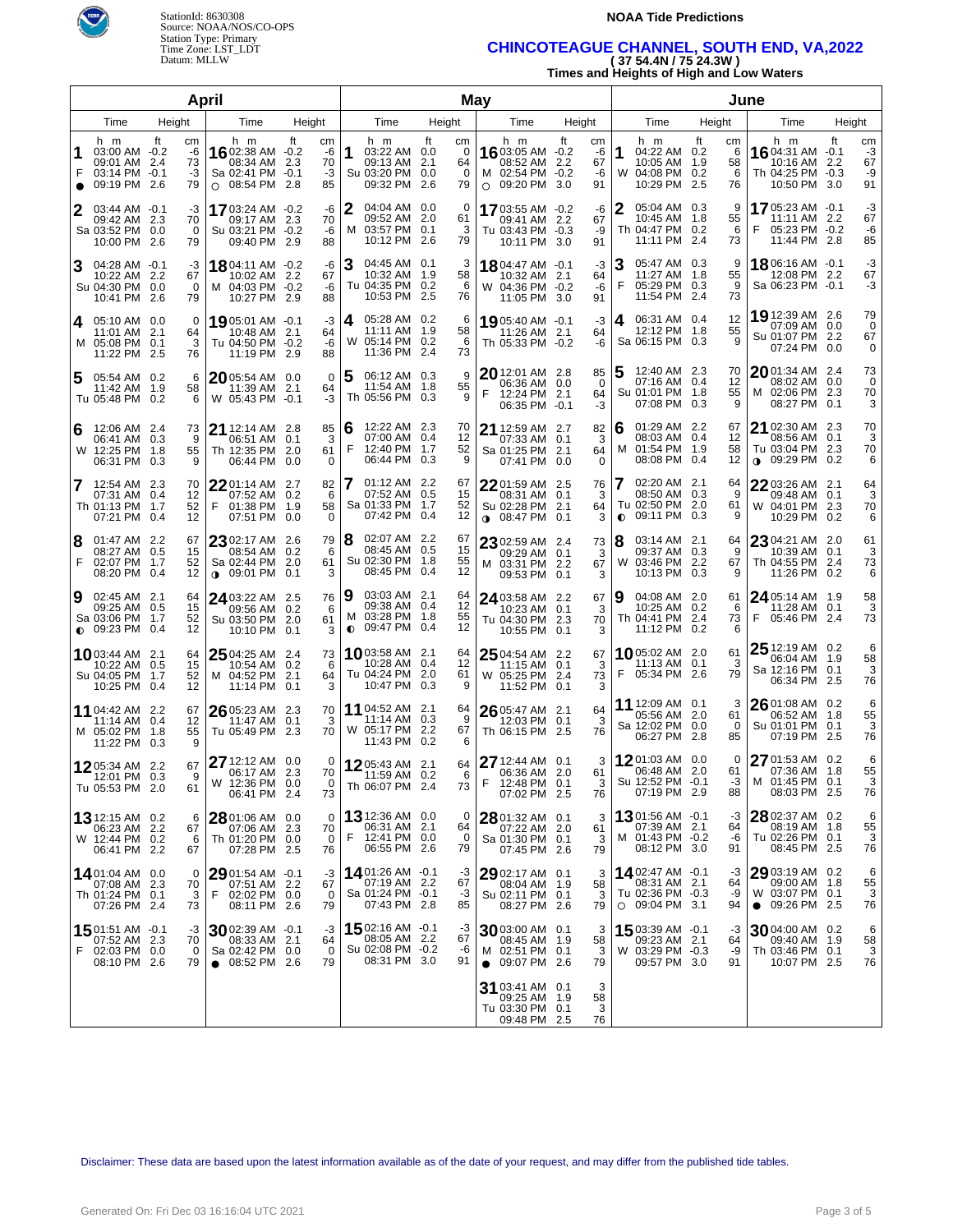

# Source: NOAA/NOS/CO-OPS Station Type: Primary

### **NOAA Tide Predictions**

# Time Zone: LST\_LDT **CHINCOTEAGUE CHANNEL, SOUTH END, VA,2022**  Datum: MLLW **( 37 54.4N / 75 24.3W )**

**Times and Heights of High and Low Waters** 

|                |                                                                            |                                | July                                                                               |                                  |                                                                                      |                                       | <b>August</b>                                                                     |                      |                                                                                 |                          | <b>September</b>                                                              |                                       |  |  |
|----------------|----------------------------------------------------------------------------|--------------------------------|------------------------------------------------------------------------------------|----------------------------------|--------------------------------------------------------------------------------------|---------------------------------------|-----------------------------------------------------------------------------------|----------------------|---------------------------------------------------------------------------------|--------------------------|-------------------------------------------------------------------------------|---------------------------------------|--|--|
|                | Time                                                                       | Height                         | Time                                                                               | Height                           | Time                                                                                 | Height                                | Time<br>Height                                                                    |                      | Time                                                                            | Height                   | Time                                                                          | Height                                |  |  |
| 1<br>F         | h m<br>04:40 AM 0.3<br>10:21 AM 1.9<br>04:26 PM 0.2<br>10:47 PM 2.4        | ft<br>cm<br>9<br>58<br>6<br>73 | h m<br>1605:00 AM -0.1<br>10:54 AM 2.3<br>Sa 05:09 PM -0.3<br>11:24 PM 2.7         | ft<br>cm<br>-3<br>70<br>-9<br>82 | h m<br>1<br>05:21 AM 0.2<br>11:16 AM 2.2<br>M 05:29 PM<br>11:37 PM 2.3               | ft<br>сm<br>6<br>67<br>0.1<br>3<br>70 | ft<br>h m<br>16 06:03 AM -0.1<br>12:11 PM<br>2.5<br>Tu 06:36 PM 0.0               | cm<br>-3<br>76<br>0  | h m<br>1<br>05:52 AM 0.1<br>12:19 PM 2.5<br>Th 06:49 PM 0.2                     | ft<br>cm<br>3<br>76<br>6 | h m<br>16 12:45 AM 1.9<br>06:57 AM<br>F<br>01:15 PM 2.3<br>07:50 PM 0.3       | ft<br>cm<br>58<br>0.2<br>6<br>70<br>9 |  |  |
| 2              | 05:19 AM 0.3<br>11:02 AM 1.9<br>Sa 05:07 PM 0.2<br>11:27 PM 2.4            | 9<br>58<br>6<br>73             | 1705:49 AM -0.1<br>11:47 AM 2.4<br>Su 06:05 PM -0.1                                | -3<br>73<br>-3                   | 2<br>05:56 AM 0.2<br>11:59 AM 2.2<br>Tu 06:16 PM 0.2                                 | 6<br>67<br>6                          | <b>17</b> 12:33 AM<br>2.2<br>06:49 AM 0.0<br>W 01:01 PM 2.4<br>07:30 PM 0.2       | 67<br>0<br>73<br>6   | 2<br>12:36 AM 2.0<br>06:37 AM 0.1<br>F<br>01:13 PM 2.5<br>07:50 PM 0.2          | 61<br>3<br>76<br>6       | 1701:35 AM 1.8<br>07:49 AM 0.3<br>Sa 02:10 PM 2.2<br>$\bullet$ 08:47 PM 0.4   | 55<br>9<br>67<br>12                   |  |  |
| 3              | 05:58 AM 0.3<br>11:44 AM 1.9<br>Su 05:50 PM 0.2                            | 9<br>58<br>6                   | <b>18</b> 12:14 AM 2.5<br>06:38 AM -0.1<br>M 12:41 PM 2.4<br>07:02 PM 0.0          | 76<br>-3<br>73<br>0              | 12:19 AM 2.2<br>06:32 AM 0.2<br>W 12:46 PM 2.3<br>07:10 PM 0.2                       | 67<br>6<br>70<br>6                    | 1801:22 AM 2.0<br>07:38 AM 0.1<br>Th 01:54 PM 2.4<br>08:26 PM 0.3                 | 61<br>3<br>73<br>9   | 01:31 AM 1.9<br>07:34 AM 0.1<br>Sa 02:15 PM 2.5<br>08:55 PM 0.3<br>$\bullet$    | 58<br>3<br>76<br>9       | 1802:30 AM 1.7<br>08:47 AM 0.4<br>Su 03:08 PM 2.2<br>09:46 PM 0.5             | 52<br>12<br>67<br>15                  |  |  |
| 4              | 12:08 AM 2.3<br>06:37 AM 0.3<br>M 12:30 PM 2.0<br>06:40 PM 0.3             | 70<br>9<br>61<br>9             | 19 01:05 AM 2.3<br>07:28 AM 0.0<br>Tu 01:36 PM 2.4<br>08:01 PM 0.1                 | 70<br>0<br>73<br>3               | 4<br>$01:04$ AM 2.1<br>Th 01:40 PM 2.4<br>08:10 PM 0.3                               | 64<br>3<br>73<br>9                    | 19 02:13 AM 1.9<br>08:30 AM 0.2<br>F<br>02:49 PM 2.3<br>09:24 PM 0.4<br>$\bullet$ | 58<br>-6<br>70<br>12 | 02:34 AM 1.8<br>4<br>08:43 AM 0.1<br>Su 03:22 PM 2.6<br>10:02 PM 0.3            | 55<br>3<br>79<br>9       | 19 03:28 AM 1.7<br>09:47 AM 0.4<br>M 04:07 PM 2.2<br>10:44 PM 0.5             | 52<br>12<br>67<br>15                  |  |  |
| 5              | 12:52 AM 2.2<br>07:17 AM 0.3<br>Tu 01:19 PM 2.1<br>07:36 PM 0.3            | 67<br>9<br>64<br>9             | $20$ 01:57 AM 2.1<br>08:18 AM   0.1<br>W 02:31 PM 2.4<br>09:00 PM 0.2<br>$\bullet$ | 64<br>3<br>73<br>6               | 5<br>01:57 AM 2.0<br>08:03 AM 0.1<br>F<br>02:39 PM 2.5<br>09:15 PM 0.3<br>$\bullet$  | 61<br>3<br>76<br>9                    | 2003:08 AM 1.8<br>09:25 AM 0.3<br>Sa 03:45 PM 2.3<br>10:22 PM 0.4                 | 55<br>9<br>70<br>12  | 03:41 AM 1.8<br>09:55 AM 0.0<br>04:28 PM 2.6<br>м<br>11:06 PM 0.2               | 55<br>0<br>79<br>6       | $2004:26$ AM $1.7$<br>10:45 AM 0.3<br>Tu 05:04 PM 2.2<br>11:37 PM 0.4         | 52<br>9<br>67<br>12                   |  |  |
| 6              | $01:40$ AM 2.1<br>08:00 AM 0.2<br>W 02:13 PM 2.2<br>08:38 PM 0.3           | 64<br>6<br>67<br>9             | 21<br>02:51 AM 2.0<br>09:10 AM   0.1<br>Th 03:26 PM 2.3<br>09:58 PM 0.3            | 61<br>3<br>70<br>9               | 6<br>02:56 AM 1.9<br>09:03 AM 0.1<br>Sa 03:41 PM 2.6<br>10:20 PM 0.3                 | 58<br>3<br>79<br>9                    | 21 04:04 AM 1.7<br>10:21 AM 0.3<br>Su 04:42 PM 2.2<br>11:18 PM 0.5                | 52<br>9<br>67<br>15  | 04:48 AM 1.9<br>6<br>11:04 AM 0.0<br>Tu 05:31 PM 2.6                            | 58<br>0<br>79            | 21 05:21 AM 1.8<br>11:40 AM 0.3<br>W 05:56 PM 2.2                             | 55<br>9<br>67                         |  |  |
| 7<br>$\bullet$ | 02:32 AM 2.0<br>08:47 AM 0.2<br>Th 03:09 PM 2.4<br>09:41 PM 0.3            | 61<br>6<br>73<br>9             | 22 03:45 AM 1.9<br>10:02 AM 0.2<br>F<br>04:21 PM 2.3<br>10:55 PM 0.3               | 58<br>6<br>70<br>9               | 03:59 AM 1.9<br>10:09 AM 0.0<br>Su 04:45 PM 2.7<br>11:24 PM 0.2                      | 58<br>0<br>82<br>6                    | 22 05:00 AM 1.7<br>11:16 AM 0.3<br>M 05:37 PM 2.3                                 | 52<br>9<br>70        | 12:05 AM 0.1<br>05:51 AM 2.0<br>W 12:08 PM -0.1<br>06:30 PM 2.7                 | З<br>61<br>-3<br>82      | 22 12:25 AM 0.4<br>06:12 AM 1.9<br>Th 12:30 PM 0.2<br>06:43 PM 2.3            | 12<br>58<br>6<br>70                   |  |  |
| 8<br>F         | 03:28 AM 2.0<br>09:39 AM 0.1<br>04:08 PM<br>10:44 PM 0.2                   | 61<br>3<br>- 2.5<br>76<br>6    | 23 04:39 AM 1.8<br>10:54 AM 0.2<br>Sa 05:15 PM 2.3<br>11:50 PM 0.4                 | 55<br>6<br>70<br>12              | 8<br>05:03 AM 1.9<br>11:14 AM -0.1<br>M 05:47 PM 2.7                                 | 58<br>-3<br>82                        | $23$ 12:11 AM 0.4<br>05:52 AM 1.7<br>Tu 12:08 PM 0.2<br>06:27 PM<br>2.3           | 12<br>52<br>6<br>70  | 12:59 AM 0.0<br>06:49 AM 2.2<br>Th 01:06 PM -0.2<br>07:24 PM 2.7                | 0<br>67<br>-6<br>82      | 23 01:08 AM 0.3<br>06:58 AM 2.0<br>01:16 PM 0.1<br>07:26 PM 2.3               | 9<br>61<br>3<br>70                    |  |  |
| 9              | 04:26 AM 1.9<br>10:35 AM 0.0<br>Sa 05:06 PM 2.7<br>11:44 PM 0.1            | 58<br>0<br>82                  | 24 05:32 AM 1.8<br>11:45 AM 0.2<br>Su 06:06 PM 2.4                                 | 55<br>6<br>73                    | 9<br>12:23 AM 0.1<br>06:04 AM 2.0<br>Tu 12:17 PM -0.2<br>06:45 PM 2.8                | 3<br>61<br>-6<br>85                   | 24 12:59 AM 0.4<br>06:41 AM 1.8<br>W 12:57 PM 0.2<br>07:14 PM<br>2.4              | 12<br>55<br>6<br>73  | $01:48$ AM $-0.1$<br>07:42 AM 2.4<br>F<br>02:01 PM -0.3<br>08:14 PM 2.7         | -3<br>73<br>-9<br>82     | 24 01:47 AM 0.2<br>07:40 AM 2.2<br>Sa 02:00 PM 0.0<br>08:06 PM 2.4            | 6<br>67<br>0<br>73                    |  |  |
|                | 1005:25 AM 1.9<br>11:32 AM -0.1<br>Su 06:04 PM 2.8                         | 58<br>$-3$<br>85               | $2512:41 \text{ AM}$ 0.3<br>06:22 AM 1.8<br>M 12:34 PM 0.2<br>06:54 PM 2.4         | 9<br>55<br>- 6<br>73             | <b>10</b> 01:19 AM 0.0<br>07:03 AM 2.1<br>W 01:16 PM -0.3<br>07:41 PM 2.9            | $\Omega$<br>64<br>-9<br>88            | $2501:43$ AM 0.3<br>07:27 AM 1.9<br>Th 01:42 PM 0.1<br>07:57 PM<br>-2.4           | 9<br>58<br>3<br>73   | <b>10</b> 02:35 AM -0.1<br>08:33 AM 2.5<br>Sa 02:53 PM -0.3<br>$O$ 09:01 PM 2.6 | -3<br>76<br>-9<br>79     | 25 02:23 AM 0.1<br>08:21 AM 2.4<br>Su 02:42 PM -0.1<br>$\bullet$ 08:45 PM 2.3 | 73<br>-3<br>70                        |  |  |
|                | 11 12:42 AM 0.1<br>06:22 AM 2.0<br>M 12:30 PM -0.2<br>07:01 PM 2.9         | 3<br>61<br>-6<br>88            | $2601:28$ AM 0.3<br>07:09 AM 1.8<br>Tu 01:21 PM 0.2<br>07:40 PM 2.4                | 9<br>55<br>- 6<br>73             | 11 02:11 AM -0.1<br>07:58 AM 2.2<br>Th 02:12 PM -0.4<br>08:33 PM 2.9                 | -3<br>67<br>-12<br>88                 | $2602:23$ AM 0.2<br>08:09 AM 2.0<br>F<br>02:24 PM 0.0<br>08:37 PM<br>2.4          | 6<br>61<br>0<br>73   | 11 03:19 AM -0.2<br>09:21 AM 2.6<br>Su 03:43 PM -0.3<br>09:47 PM 2.5            | -6<br>79<br>-9<br>76     | 26 02:58 AM 0.1<br>09:00 AM 2.5<br>M 03:24 PM -0.1<br>09:23 PM 2.3            | 3<br>76<br>-3<br>70                   |  |  |
|                | <b>12</b> 01:37 AM 0.0<br>07:18 AM 2.0<br>Tu 01:27 PM -0.3<br>07:56 PM 3.0 | 0<br>61<br>-9<br>91            | $2702:12$ AM 0.3<br>07:53 AM 1.8<br>W 02:04 PM 0.1<br>08:23 PM 2.5                 | 9<br>55<br>3<br>76               | 12 03:00 AM $-0.1$<br>08:51 AM 2.4<br>F<br>$03:07$ PM $-0.4$<br>$\circ$ 09:23 PM 2.8 | -3<br>73<br>$-12$<br>85               | 27 03:01 AM 0.2<br>08:50 AM 2.1<br>Sa 03:05 PM 0.0<br>09:15 PM 2.4<br>$\bullet$   | 6<br>64<br>0<br>73   | 1204:02 AM -0.2<br>10:07 AM 2.7<br>M 04:31 PM -0.2<br>10:31 PM 2.4              | -6<br>82<br>-6<br>73     | 27 03:31 AM 0.0<br>09:40 AM 2.6<br>Tu 04:07 PM -0.1<br>10:02 PM 2.2           | $\mathbf 0$<br>79<br>-3<br>67         |  |  |
|                | 1302:30 AM -0.1<br>08:13 AM 2.1<br>W 02:23 PM -0.3<br>$\circ$ 08:49 PM 3.0 | -3<br>64<br>-9<br>91           | 28 02:54 AM 0.3<br>08:35 AM 1.9<br>Th 02:46 PM 0.1<br>$\bullet$ 09:04 PM 2.5       | 9<br>58<br>3<br>76               | 1303:47 AM -0.2<br>09:42 AM 2.5<br>Sa 03:59 PM -0.3<br>10:11 PM 2.7                  | -6<br>76<br>-9<br>82                  | 28 03:36 AM 0.1<br>09:29 AM 2.2<br>Su 03:45 PM 0.0<br>09:53 PM 2.4                | 3<br>67<br>-0<br>73  | 1304:44 AM -0.1<br>10:52 AM 2.6<br>Tu 05:19 PM -0.1<br>11:14 PM 2.2             | -3<br>79<br>-3<br>67     | 28 04:05 AM 0.0<br>10:22 AM 2.7<br>W 04:51 PM 0.0<br>10:42 PM 2.2             | 0<br>82<br>0<br>67                    |  |  |
|                | 1403:21 AM -0.1<br>09:07 AM 2.2<br>Th 03:18 PM -0.4<br>09:42 PM 3.0        | -3<br>67<br>-12<br>91          | 29 03:33 AM 0.2<br>09:16 AM 1.9<br>F<br>03:26 PM 0.1<br>09:43 PM 2.5               | -6<br>58<br>3<br>76              | 14 04:33 AM -0.2<br>10:32 AM 2.5<br>Su 04:51 PM -0.3<br>10:58 PM 2.6                 | -6<br>76<br>-9<br>79                  | $2904:10$ AM 0.1<br>10:07 AM 2.3<br>M 04:26 PM 0.0<br>10:30 PM 2.3                | 3<br>70<br>-0<br>70  | 1405:26 AM 0.0<br>11:38 AM 2.6<br>W 06:07 PM 0.1<br>11:59 PM 2.1                | 79<br>3<br>64            | 29 04:42 AM 0.0<br>11:07 AM 2.7<br>Th 05:40 PM 0.0<br>11:26 PM 2.1            | 0<br>82<br>0<br>64                    |  |  |
| F              | 1504:11 AM -0.1<br>10:00 AM 2.3<br>04:13 PM -0.3<br>10:33 PM 2.9           | -3<br>70<br>-9<br>88           | 3004:11 AM 0.2<br>09:56 AM 2.0<br>Sa 04:06 PM 0.1<br>10:21 PM 2.4                  | -6<br>61<br>3<br>73              | 15 05:18 AM -0.1<br>11:21 AM 2.5<br>M 05:43 PM -0.1<br>11:45 PM 2.4                  | -3<br>76<br>-3<br>73                  | 3004:42 AM 0.1<br>10:47 AM 2.4<br>Tu 05:09 PM 0.0<br>11:08 PM 2.2                 | 3<br>73<br>-0<br>67  | 15 06:10 AM 0.1<br>12:25 PM 2.5<br>Th 06:57 PM 0.2                              | 3<br>76<br>6             | 3005:24 AM 0.0<br>11:58 AM 2.7<br>F 06:34 PM 0.1                              | 0<br>82<br>3                          |  |  |
|                |                                                                            |                                | 31 04:47 AM 0.2<br>10:35 AM 2.1<br>Su 04:46 PM 0.1<br>10:59 PM 2.4                 | 6<br>64<br>3<br>73               |                                                                                      |                                       | 31 05:15 AM 0.1<br>11:30 AM 2.5<br>W 05:56 PM 0.1<br>11:49 PM 2.1                 | 3<br>76<br>3<br>64   |                                                                                 |                          |                                                                               |                                       |  |  |